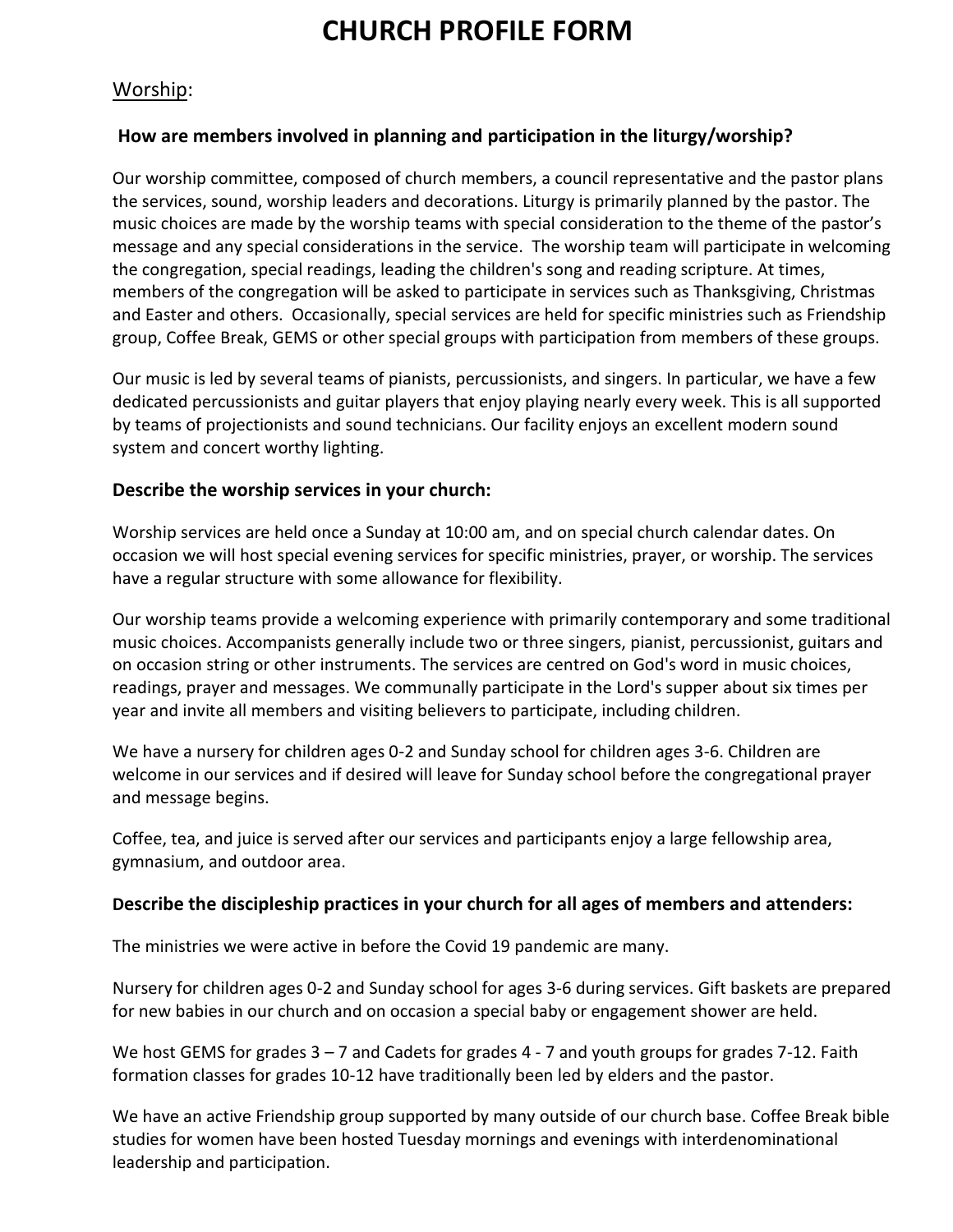A men's prayer group meets for breakfast and prayer every two weeks on Saturday mornings and the 55+ group hosts a number of gatherings throughout the year. Currently we have started new neighbourhood care groups and there are several established Bible study groups amongst our members. Our church has hosted some alpha study groups for both adults and youth.

Our facility includes two kitchens and in particular a commercial kitchen attached to our gymnasium that has allowed us to provide a soup kitchen for our wider community. This was held after services on Sundays.

On occasion we have held communal congregational meals and had large church picnics/barbecues.

## Narrative:

#### **In what ways does your church participate in ecumenical activities?**

Several of our programs involve volunteers and participants from other churches. GEMS, Cadets, Coffee Break, and Friendship groups are supported by several denominations in our community. Our youth group on occasion enjoys group events with the local Evangelical Free youth group as well as Telkwa Community Church.

On occasion, ecumenical worship services have been held around special church dates, and some summer outdoor services. We have a good relationship with our neighbouring Christian Reformed church, Telkwa Community Church, and have at times had combined church services.

Smithers and Telkwa has a local ministerial group that meets regularly. Our previous pastors have been active participants in this group.

We have a close relationship with Bulkley Valley Christian School which has provided a lot of connection between various church community members.

#### **Reflect on your strengths/gifts as a church:**

As a typical small-town community, Smithers CRC is welcoming with open doors and a dose of smalltown charm not easily found in a large centre.

We have been blessed to build an excellent facility that allows us to host many of our own ministries and offer rental and hosting opportunities to our greater community. When our congregation decided to build this facility (a large renovation of an old Christian school building) our focus and purpose was that it be a useful and welcoming place for our wider community. Our church building has a large sanctuary, gymnasium, library, ample room for fellowship as well as many classrooms, nursery space and spacious offices for administration.

Gratefully we have had healthy finances which have allowed for the building and maintenance of this facility and the ministries hosted in it. There is a strong desire among our church members to expand and deepen our current ministries and an openness to change or start new ministries.

Our many ministries have been well supported by a willing base of volunteers that have generously given of their time and gifts. When we have hosted large events in our church, for our own congregation or wider community events it has not been difficult to find willing and joyful volunteers.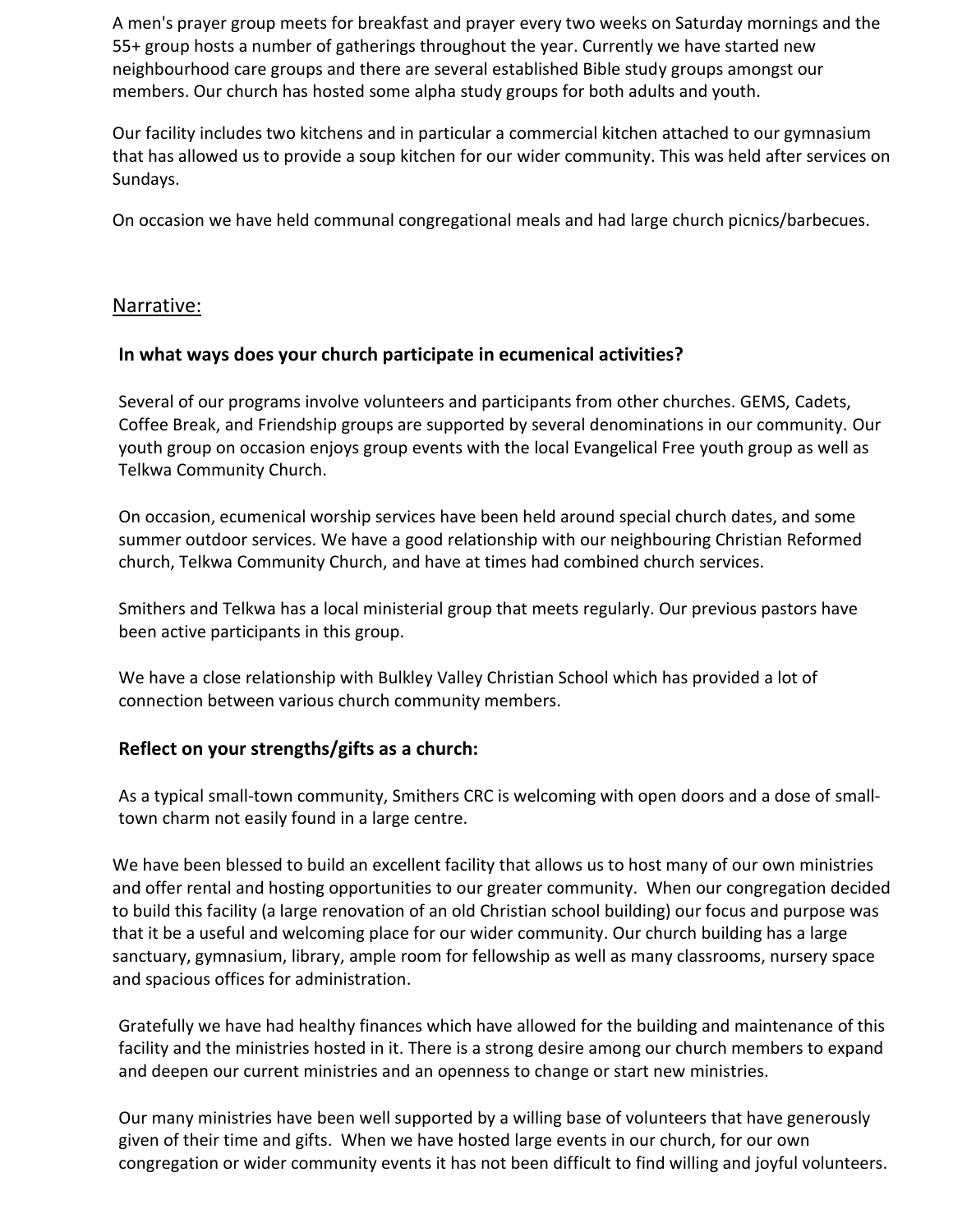#### **Reflect on your passions as a church:**

We have a desire to be a welcoming church and seek to meet the challenge of being able to do that well. A new visitor to our church would have a difficult time leaving a Sunday service without a warm greeting and a few inviting questions. We seek to include all people that enter our doors and hope to provide a sense of belonging to all who attend.

As a church community we have wrestled with various issues such as new building projects, and women in office. At times these issues have caused some discomfort in our church, but we have always attempted to do this in such a way that church unity was always considered a priority. Our strong emphasis on unity has at times made decision making slow. The unity we experience as a body of believers over speedy progress has traditionally been of utmost value to this congregation.

As we navigated the Covid pandemic, there have been bumps and differences of opinion along the way, however there is general consensus that council has provided our church with good leadership navigating the provincial health orders and mandates. Gratefully, we have not experienced significant conflict or division about this matter.

Our congregation has a passion to enjoy fellowship within our congregation and in the broader community. Experiencing fellowship across demographics in our time together after church, in our various ministries and large church gatherings is valuable to our church body.

All our activities, in ministries we run, church services, and community involvement are a reflection of our commitment to being a Bible believing church. Our actions are based on scripture and the Holy Spirit's leading and guiding us to wisdom and action.

Over the years our congregation has been passionate about providing new opportunities for refugees in our community. Our refugee committee has been ongoing and active for the last 30 years. We have been blessed to welcome and support new families from difficult circumstances into our community. We are in the process of bringing another family into our community and pray for progress to be made so this new family can join us here.

#### **List specific problems with which your congregation struggles:**

As most congregations in Canada, we have experienced a great change over the past two years with many disruptions to our ways of engaging together and experiencing community during the Covid 19 pandemic. We are in an exciting but challenging period of time as we restart our past ministries and re-imagine how we will move forward in an ever-changing time. This is an opportunity to evaluate how we have run ministries and the challenge lies with how to move forward in meaningful and intentional ways together.

While our congregation has a committed volunteer base and regular church attenders, we struggle with the discipleship that encourages attenders to seek formal membership.

Discipleship in some areas is lacking as there are ministry gaps for some age groups in our congregation. There is a desire among members to deepen our current ministries in all areas.

To address this issue, we need more leadership growth and mentorship among our younger members and attenders to improve the variation of our volunteer base. Many of the same people are doing a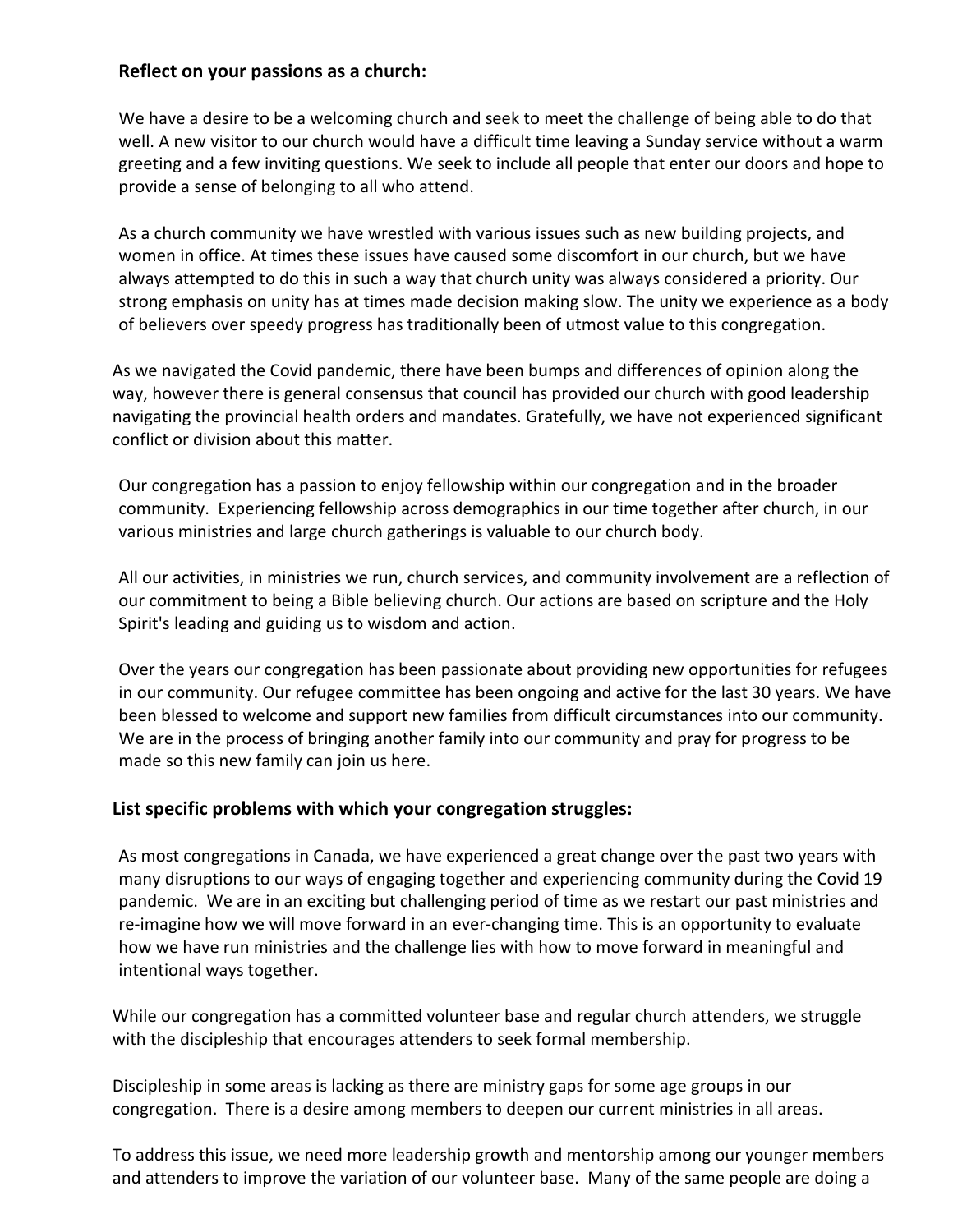lot of the work of our church. While this group is committed and joyful in their work, there could be a greater number and variety of willing volunteers. We could improve in equipping and involving our members in discipleship and encouraging them in using their gifts.

While our facility has been used well for our own ministries and many wider community events, our church has a desire to connect more in meaningful ways with our wider community. We are a historically Dutch/European church community and have expanded our cultural representation greatly over the years, but we could find ways to open our doors wider.

We have a desire to connect with our local indigenous community in meaningful ways; working towards reconciliation and therefore, meaningful ministry with our indigenous neighbours is an area in which we could grow.

While we have become more diverse over the years, and are known for being a welcoming place, we could become more enfolding of new visitors.

# **What has been the most interesting and challenging event in the life of your church in the last three years?**

Experiencing the separation with our pastor was a challenge which coincided with the pandemic interfering with our regular activities. For 18 months the congregation functioned without a lead pastor while dealing with Covid. We are grateful that throughout this time leadership worked together well and was able to provide worship and a feeling of unity that kept the congregation together.

## **List major goals that this congregation has set for itself or opportunities the congregation anticipates:**

A goal of particular importance to our congregation is a continued sense of community and unity. We value this sense of unity and pray that we can maintain it through difficult times in reliance on God's work in His spirit.

We have a desire for deep spiritual growth in following Christ through strengthening each other in faith formation through all ages. We want to first build each other up through this spiritual growth and work towards serving each other's needs and the needs of our greater community.

We hope to strengthen, grow and diversify our volunteer base and lay leadership in the church. We have a desire to support one another in encouraging and developing gifts in current and potential volunteers for service.

In the past our church council has worked on a thoughtful strategic plan that has helped us to grow together in meaningful ways. We would like to be committed to continual strategic planning and pick up on work done prior to the disruptions that the global pandemic has caused.

#### **Describe what being Christians of Reformed accent means to you:**

Being Christians of a Reformed accent, we believe we are called to constantly evaluate and consider how we live our lives in service to God. We are not only reformed but are constantly reforming our world and life view so as to be constantly walking in God's will.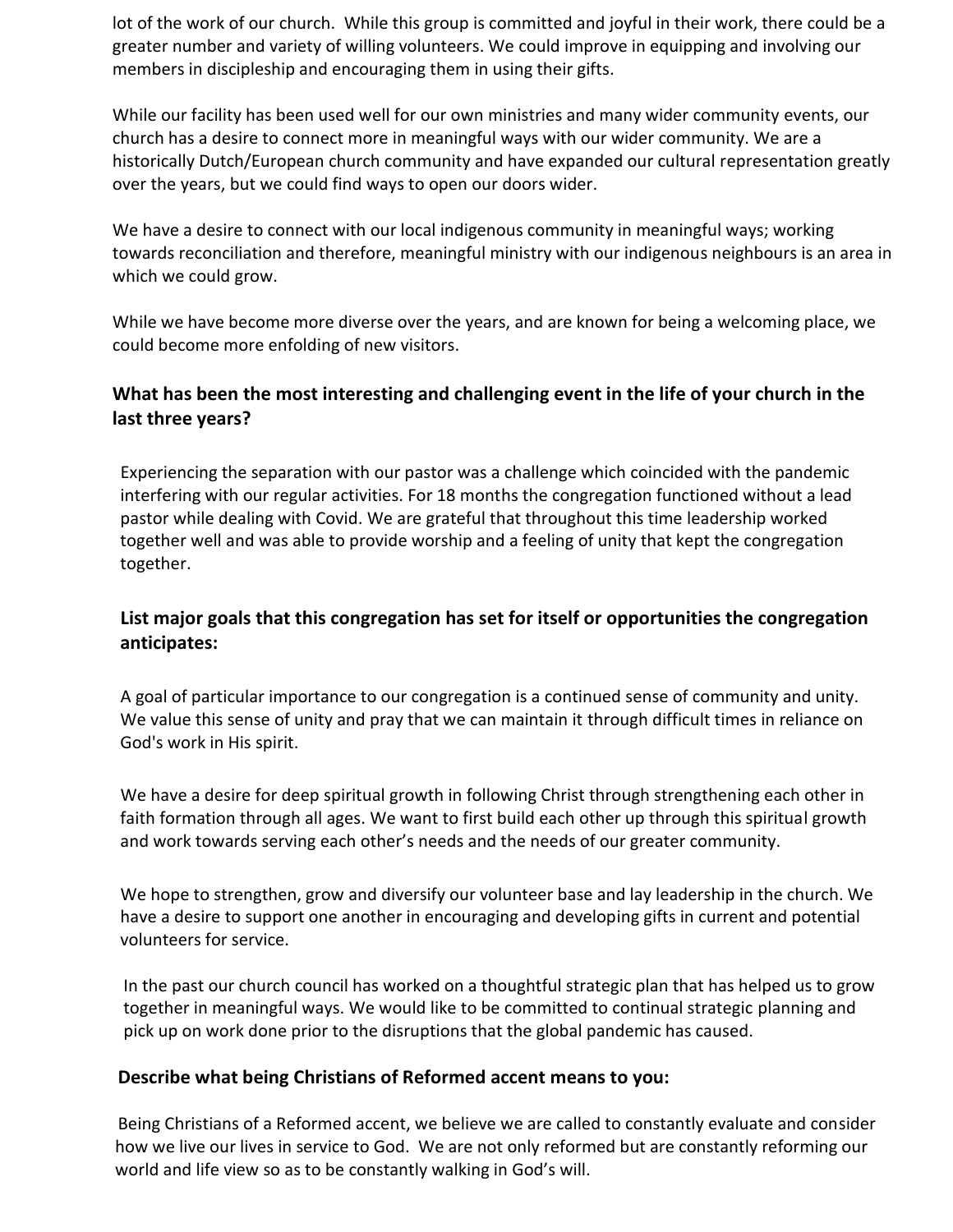We acknowledge that every square inch of creation belongs to God, is under His dominion and that all of our lives are an expression of our worship to God.

## **Describe your understanding of the relationship between the local church and the Christian Reformed denomination:**

The denomination is a support to the local church by providing resources such as published materials, safe church protocols, educational facilities like Calvin Seminary from which we as a local church can benefit.

The Christian Reformed denomination provides an opportunity for many congregations to participate in a larger community in which we can discern God's will. We are then able to help each other to walk in His ways as we navigate issues and struggles that we must confront together.

The denomination carries out worldwide ministries that we as the local church can participate in but are not able to carry out on our own. Examples include, World Renew, Reframe ministry, University and Seafarers chaplaincies. We are grateful to be able to support these ministries and are committed to the Christian Reformed denomination's many opportunities for service in the world.

## **Identify some of the cultural challenges facing Christians and Christian Churches today:**

Our world is ever changing and growing but this presents us with particular challenges in the church which affect us in real and tangible ways. Our membership, participation and unity as well as the way we educate and disciple our congregation is affected greatly by a number of cultural challenges.

An increased sense of individualism, consumerism and affluence has certainly affected the way we think and function in the ways we commit to one another and our wider community.

Changing attitudes on sexuality in relationships, homosexuality and gender identity in popular culture have a significant effect on how we see the world and our neighbours. These issues are important to think about and challenges for us as a community to discuss in an open and disciplined way. Our church has yet to discuss Synod's report on sexuality and needs to address this in a thoughtful, open and loving way.

Our culture has a changed perception of Christian churches as relates to all issues in our culture as our society trends towards secularism.

Technology has changed immensely and with that an enormous amount of information is now available to everyone. While this gives us much more opportunity to gain knowledge and understanding, good discernment is more important than ever. This has contributed to challenges in some understanding the relevance of organised religion, many differing opinions about Biblical interpretation and translation although that has forever been a struggle, and of particular concern a negative view by many of the role of church in society. Media and technology have considerable influence on many of the issues we struggle with, and many rely on media and internet wisdom instead of the thoughtful discernment of the church.

#### **What have been the three most important events in the history of your church?**

Early in our church history we were able to be a big part of helping to build the Bulkley Valley Christian School. This school has changed much over the years but began as a theologically Reformed based school. It now provides Christian education to families from many denominations and backgrounds.